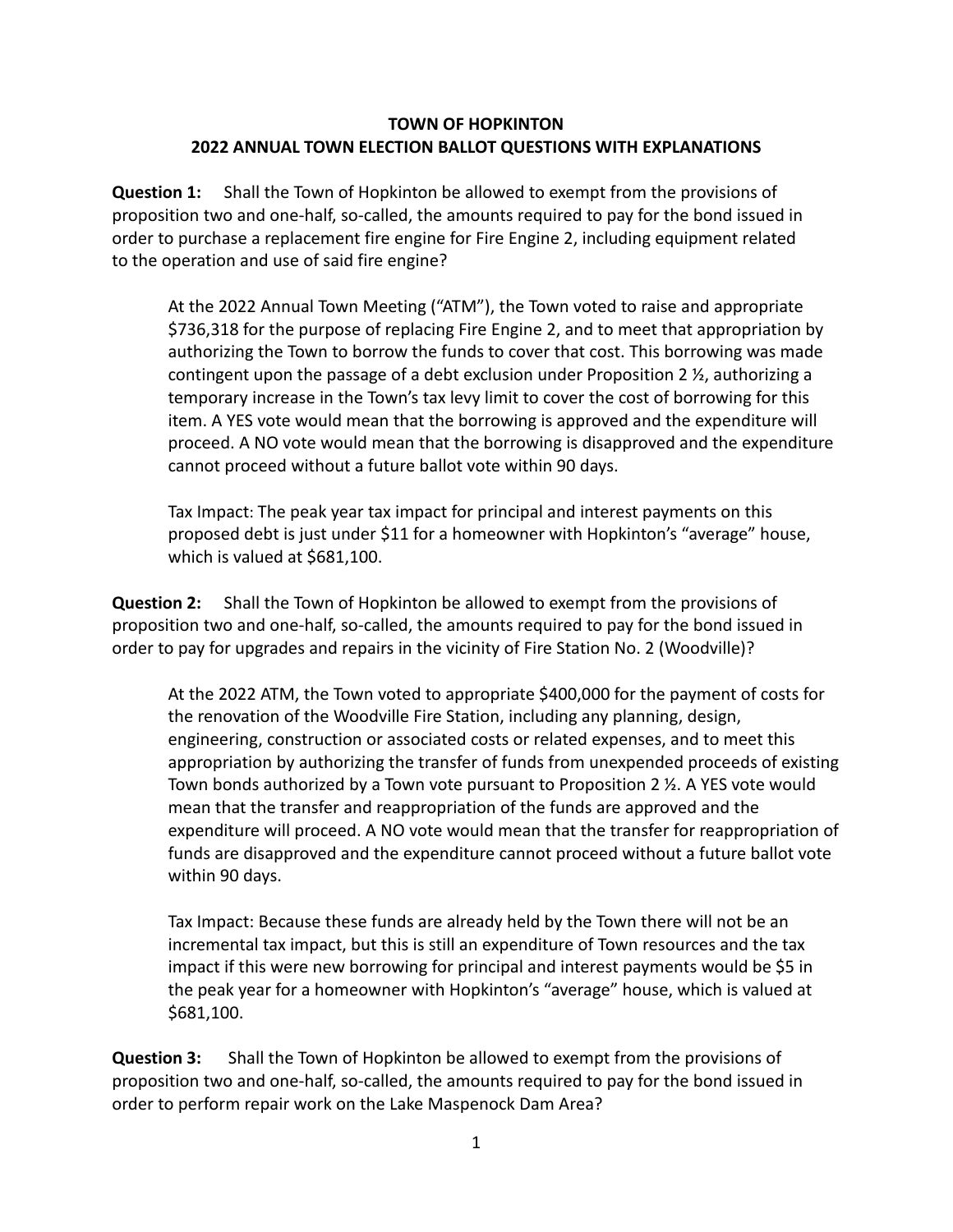At the 2022 ATM, the Town voted to appropriate \$400,000 for the payment of costs of the Lake Maspenock dam repair project, including any planning, design, engineering, construction or associated costs or related expenses, and to meet this appropriation by authorizing the transfer of funds from unexpended proceeds of existing Town bonds. A YES vote would mean that the transfer and reappropriation of the funds are approved and the expenditure will proceed. A NO vote would mean that the transfer and reappropriation of funds are disapproved and the expenditure cannot proceed without a future ballot vote within 90 days.

Tax Impact: Because these funds are already held by the Town there will not be an incremental tax impact, but this is still an expenditure of Town resources and the tax impact if this were new borrowing for principal and interest payments would be \$5 in the peak year for a homeowner with Hopkinton's "average" house, which is valued at \$681,100.

**Question 4:** Shall the Town of Hopkinton be allowed to exempt from the provisions of proposition two and one-half, so-called, the amounts required to pay for the bond issued in order to pay for the replacement of air handling units in the Middle School and High School buildings, including any planning, design, engineering, construction or associated costs or expenses related thereto?

At the 2022 ATM, the Town voted to raise and appropriate \$475,000 for the replacement of air handling units, including any planning, design, engineering, construction or associated costs or related expenses, and to meet that appropriation by authorizing the Town to borrow funds to cover that cost. This borrowing was made contingent upon the passage of a debt exclusion under Proposition 2 ½, authorizing a temporary increase in the Town's tax levy limit to cover the cost of borrowing for this item. A YES vote would mean that the borrowing is approved and the expenditure will proceed. A NO vote would mean that the borrowing is disapproved and the expenditure cannot proceed without a future ballot vote within 90 days.

Tax Impact: The peak year tax impact for principal and interest payments on this proposed debt is just over \$6 for a homeowner with Hopkinton's "average" house, which is valued at \$681,100.

**Question 5:** Shall the Town of Hopkinton be allowed to exempt from the provisions of proposition two and one-half, so-called, the amounts required to pay for the bond issued in order to pay the increased costs related to the Marathon School Addition project, approved by vote of the 2021 Annual Town Meeting, pursuant to Article 17 of said Town Meeting's warrant, including any planning, design, engineering, construction or associated costs or expenses related thereto?